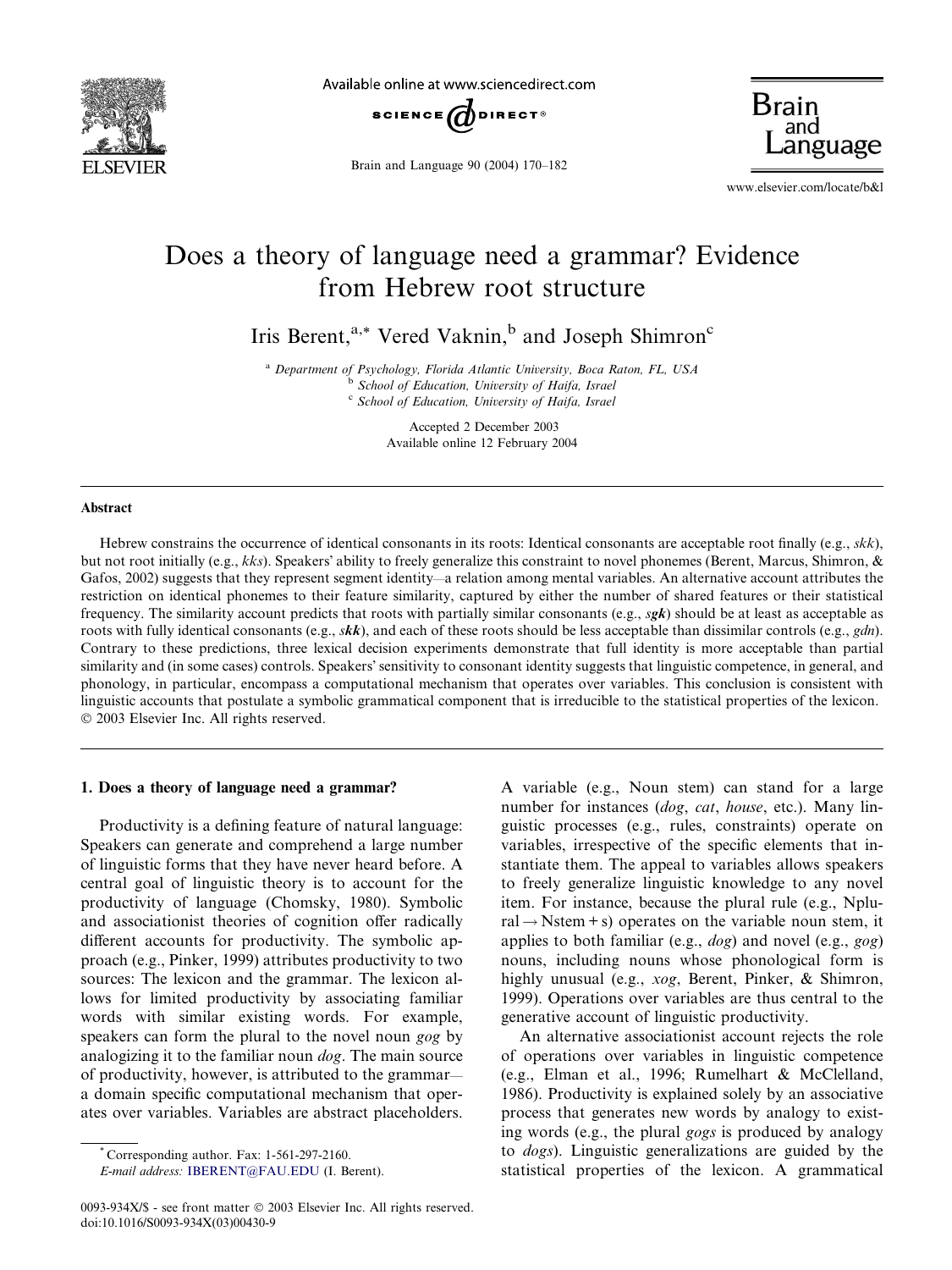component, separate from the associative lexicon, is obsolete.

Does a theory of language need a grammar? The debate regarding this fundamental question has been largely informed by research on inflectional morphology (for recent reviews, see McClelland & Patterson, 2002; Pinker, 1999; Pinker & Ullman, 2002a, 2002b). Here, we present evidence from phonology. We feel that the role of operations over variables in phonology is of particular interest because, on many accounts, phonology is the linguistic component that is least likely to appeal to variables. First, phonology is an interface between the grammar and the perceptual system, hence, its design principles may be determined, in part, by articulatory properties that are not shared with the grammar as a whole. Second, many phonological processes are explained in terms of the similarity among interacting segments. Such phenomena are particularly prone to associative explanations. Finally, proponents of associative accounts of cognition have often interpreted the success of connectionist models of printed word naming as evidence for their potential to account for phonological competence (Plaut, McClelland, Seidenberg, & Patterson, 1996; Van Orden, Pennington, & Stone, 1990): If a model that lacks operations over variables can adequately account for the computation of phonological representations from print, including generalization to novel printed words, then such operations may be obsolete in an account of linguistic productivity (But see Berent, 2001 for critic).

How is one to account for linguistic productivity? Is a separate grammatical component required? To address these questions, we investigate the scope of linguistic generalizations. The symbolic account predicts that speakers should generalize their linguistic knowledge across the board, irrespective of the statistical properties of novel items. Our investigation demonstrates such generalizations with respect to phonological knowledge. As we explain in Section 6, there is reason to doubt that such generalization are attainable by associationist systems–systems that are not equipped with the ability to operate over variables prior to learning. The appeal to variables in phonology, a linguistic component that is arguably prone to strictly associationist explanations, suggests that linguistic productivity is irreducible to the statistical properties of the lexicon—a separate mechanism operating over variables is required. These findings are consistent with the view of the grammar as central for the adequacy of theories of language.

# 2. A case study: The constraint on identical consonants in Hebrew roots

To examine the role of operations over variables in phonology, we consider the restrictions on the Hebrew root morpheme. Hebrew words include two ingredients: The root and the word pattern. The root is an abstract sequence of typically three consonants. The word pattern, in turn, provides the vowels and affixes, and delineates the location of root consonants by means of placeholders. Words are formed by inserting the root in the word pattern. For instance, one can form a verb from the root smm (associated with drugs) by inserting it in the verbal word pattern CiCeC (second masculine past tense in the verbal pattern  $pi$ ?el). The outcome is the verb SiMeM, whose meaning is roughly ''he intoxicated someone with drugs." Notice that the root smm and the verbal output SiMeM include two identical consonants: mm. Consonant identity is the focus of our investigation. Consonant identity is quite frequent in Semitic, but its position is strictly constrained: Consonant identity is frequent at the end of the root (e.g., smm) but is quite rare in its beginning (e.g., ssm, Greenberg, 1950). In several previous experiments we have demonstrated that speakers are sensitive to the restriction on the location of identical root consonants and generalize it to novel roots. For instance, speakers consider the novel form didel (whose root, ddl, manifests root initial identity) as less acceptable than a novel form with root final identity (e.g. lided, from the root ldd, see Berent, Everett, & Shimron, 2001a; Berent & Shimron, 1997). How is one to account for such generalizations?

Symbolic accounts could attribute this behavior to a mental constraint that specifically concerns segment identity (e.g., McCarthy, 1986). We will discuss in detail one such symbolic account in the next section. For the moment, suffice it to note that central to such symbolic accounts is the assumption that speakers represent identity among segments and distinguish it from nonidentical radicals. In addition, such accounts predict that identity is preferred at the end of the root over its beginning. The appeal to identity is critical: Identity is a formal relationship among any two elements. Thus, the representation of identity (XX) appeals to an operation over variables  $(X \rightarrow XX)$ . Any account that constrains identity assumes that speakers have the capacity to represent variables and to operate over variables.

An alternative associative account could capture the constraint on root structure without appealing to identity. This view attributes the relative acceptability of roots to the statistical properties of specific consonant combinations, rather than to their identity. For instance, the relative unacceptability of the root ddl is explained by the rarity of the consonant combination dd at root initial position. The fact that these two segments happen to be identical is inconsequential to this account. Indeed, in the absence of operations over variables, identity (a relationship among variables) cannot be represented. Accordingly, this view predicts that, once frequency is controlled for, the acceptability of ddl type roots should be equivalent to that of roots that do not contain identity (e.g.,  $dbl$ ). As we next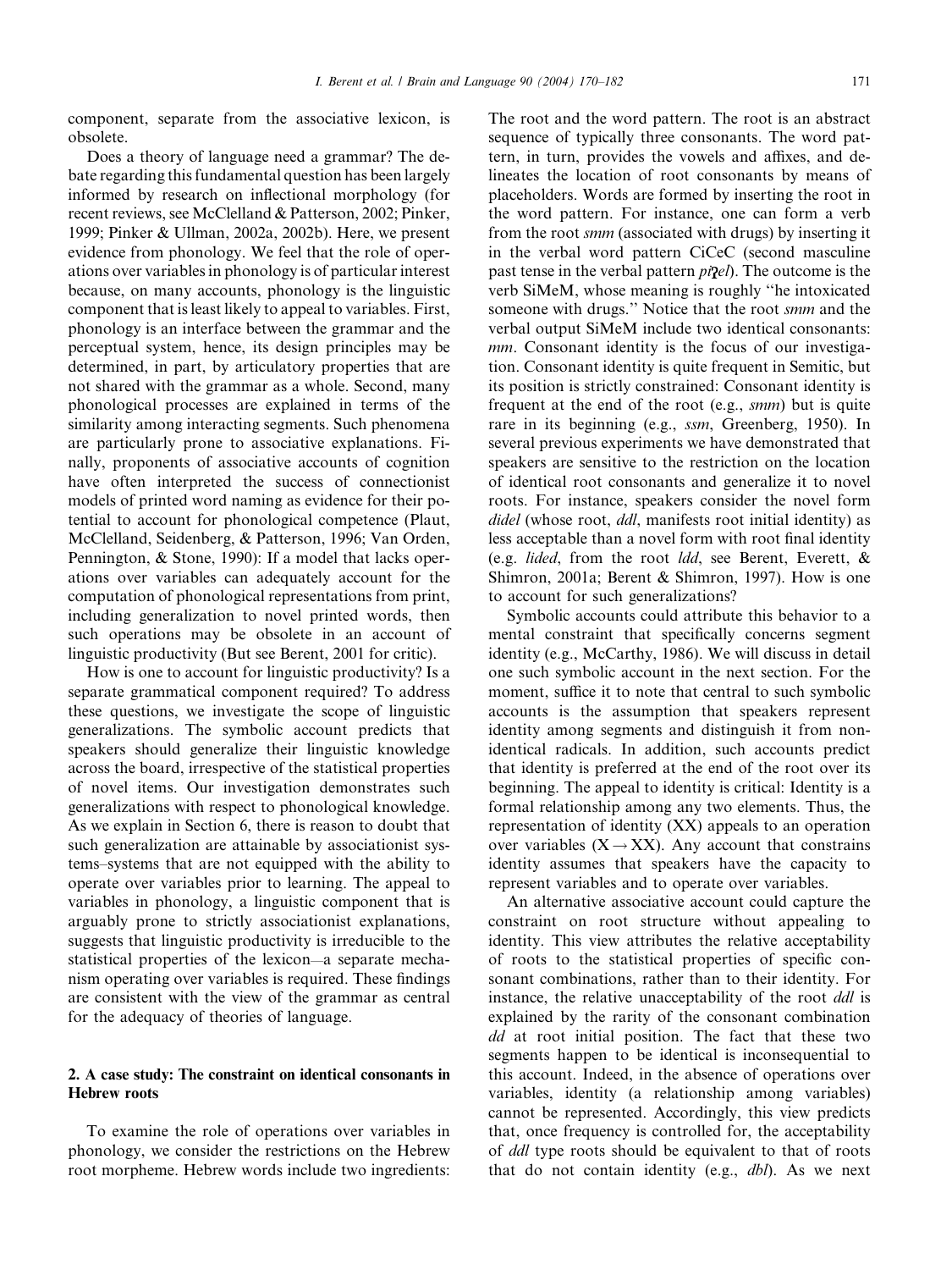show, the existing empirical findings do not support this prediction.

# 2.1. Is the constraint on identical root consonants explicable by the statistical co-occurrence of root segments?

Our past research has offered two arguments against the attribution of the constraint on root structure to the statistical distribution of root consonants. First, speakers distinguish between roots with identical and nonidentical consonants even when roots are controlled for their statistical properties. For instance, Berent, Shimron, and Vaknin, 2001b compared lexical decision to nonword foils with either root initial identity (e.g., ddl), root final identity (e.g., *ldd*), or no identity (e.g., *dbl*). As expected, roots with initial identity were easier to reject compared to roots with final identity, a finding suggesting that they are ill formed. Importantly, however, speakers had difficulties rejecting roots with final identity (e.g., ldd) relative to nonidentity controls (e.g., dbl) even though these two root types were equated for their bigram frequency. Sensitivity to consonant identity is thus inexplicable by consonant co-occurrence (for similar conclusions in production and rating tasks, see Berent et al., 2001b).

Second, the constraint on root structure is evident even when XXY and XYY forms are utterly (hence, equally) unfamiliar. Berent, Marcus, Shimron, and Gafos (2002) observed that speakers prefer XYY over XXY roots even when identity concerns phonemes that are foreign to the Hebrew language (phonemes corresponding to th, ch, w, and j). For instance, speakers consider the verb thithem as less acceptable than mitheth, and they reject this verb (a nonword) more easily in a lexical decision task. Because the combination th-th never occurs in Hebrew roots, neither root initially nor finally, the restriction cannot be explained by the frequency of these phonemes. Despite having no relevant statistical knowledge regarding consonant co-occurrence, speakers generalized the constraint on root structure to utterly unfamiliar instances. These results suggest that phonological knowledge generalizes across the board. One could specifically define the scope of such generalizations in reference to the phonological space of Hebrew language (see Marcus, 1998, 2001): Generalizations to novel phonemes go beyond the space of Hebrew phonemes. This observation agrees with the predictions of the symbolic hypothesis.

# 2.2. Can the constraint on consonant identity be captured at the feature level?

The previously presented findings speak against the attribution of the constraint on consonant identity to the frequency of specific consonants in the Hebrew lexicon. However, it is possible that the constraint could be captured at the feature level. Consider generalizations to novel phonemes. We argued that a statistical approach cannot account for generalizing the constraint on root structure to novel phonemes–phonemes whose probability of co-occurrence is clearly zero. However, it is conceivable that the restrictions on novel identical segments could be inferred from the co-occurrence of features. For instance, speakers could discern the unacceptability of the novel root jjm (including the novel phoneme j) from the co-occurrence of the palatal place of articulation, a feature that does exist in Hebrew. Because no Hebrew roots begin with the palatal–palatal combination, speakers could correctly infer the illformedness of jjm from the rare co-occurrence of the palatal feature. Foreseeing this objection, Berent et al. (2002) demonstrated that the constraint on root identity generalizes even to th (as in thick)–a phoneme whose place of articulation (the value ''wide'' in the feature ''tongue-tip constriction area,'' Gafos, 1999) is unattested in any Hebrew phoneme. Because the place of articulation of th never occurs in Hebrew, either root initially or finally, the co-occurrence of this feature does not predict the acceptability of the root (e.g., ththm vs. mthth). Put differently, the th phoneme falls outside the space of Hebrew phonemes and feature values. Such generalizations are not only consistent with the symbolic hypothesis—Marcus (1998, 2001) argued that they are unattainable by mechanisms that are not equipped with operations over variables (for critiques, see Altmann & Dienes, 1999; Christiansen & Curtin, 1999; Christiansen, Conway, & Curtin, 2000; Dominey & Ramus, 2000; Eimas, 1999; McClelland & Plaut, 1999; Negishi, 1999; Seidenberg & Elman, 1999; Shastri, 1999; for rebuttals to the above critiques, see Marcus,  $2001$ .<sup>1</sup>

Proponents of the associationist accounts of cognition could point out that the statistical information available to speakers concerning feature co-occurrence directly depends on the feature matrix used to define their phonological representation. The analysis of Berent et al. (2002) was based on a feature matrix in which the phoneme *th* does not share its place feature with any Hebrew phoneme (Gafos, 1999)—an analysis that is supported by several independent lines of evidence (for discussions, see Berent et al., 2002; Gafos, 1999). The same phoneme, however, could be fitted within the feature set of Hebrew by using a different feature matrix. It is conceivable that a revised feature analysis could

 $1$  In a subsequent demonstration, Altmann (2002) argued that a simple recurrent network trained on Elman's (1993) sequences could generalize the distinction between ABB and ABA forms. However, this demonstration is insufficient to determine whether the network has acquired an operation over variables. If that was the case, then the network should have been able to distinguish other forms of identity, such as ABB vs. BBA. Altmann's (2002) report does not allow to address this question.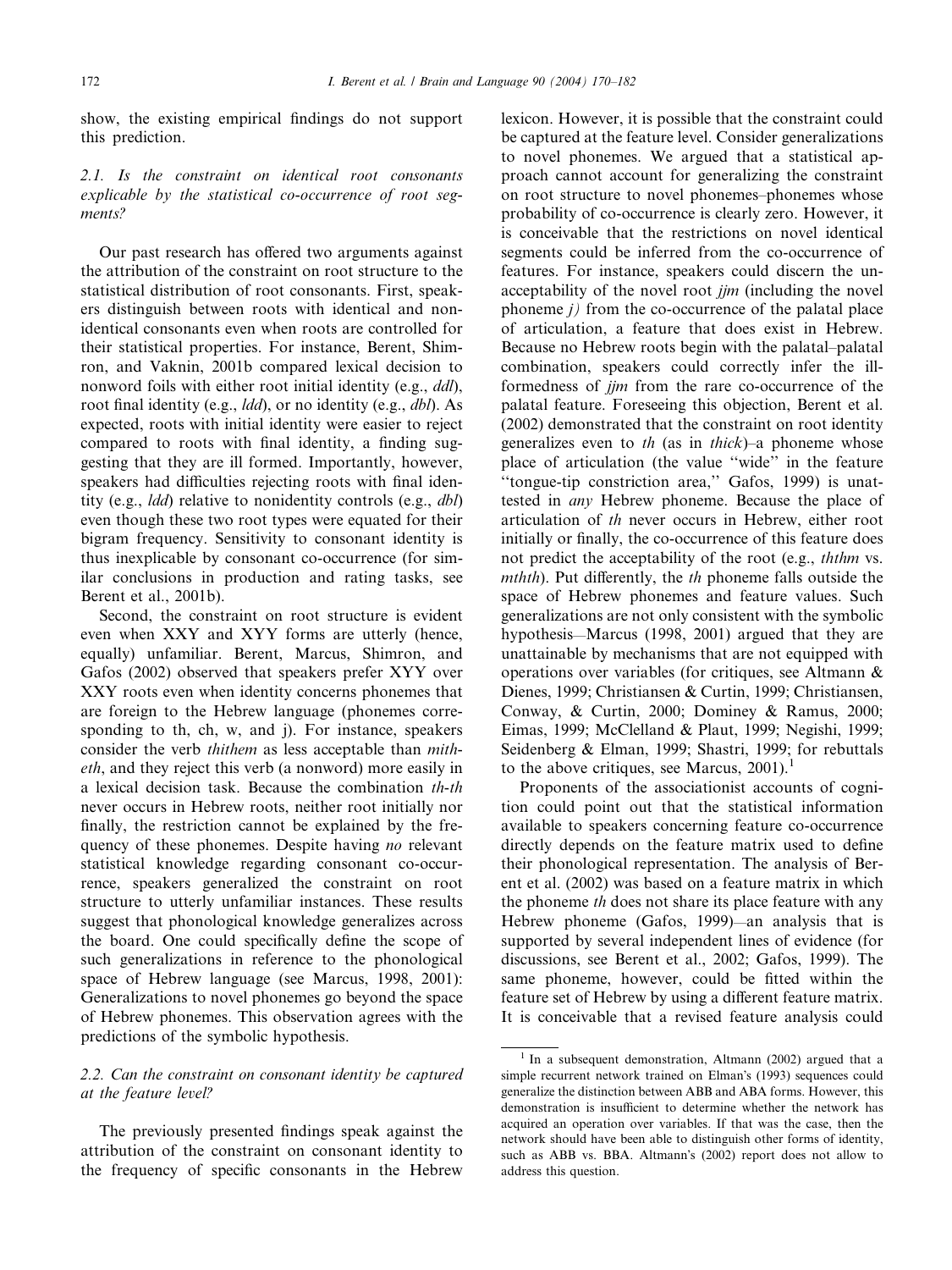offer valuable statistical cues that could distinguish XXY from YYX combinations. Note that the adoption of a feature matrix must be motivated by evidence, or else, a learning model will be unable to account for other aspects of phonological competence. Whether or not a change in the feature matrix is called for is a question that falls beyond the scope of this paper. Instead, we focus here on a more fundamental problem: Can such a solution work?

No doubt, incorporating a novel phoneme within the space of native Hebrew features may allow speakers to call upon statistical knowledge concerning familiar feature combinations. But in order for this solution to work, there must be a discernible association between the acceptability of root consonants and their feature similarity. The existence of such an association is the focus of our present investigation. To anticipate our conclusions, we show that a relationship between feature similarity and root acceptability indeed exists, but it is insufficient to account for the restrictions on identity at the segment level. In particular, we demonstrate that a feature-similarity account cannot capture the constraint on identical consonants at root final position. Accordingly, an account of the restrictions on identical root consonants must be formulated at the level of the segment. Because speakers can generalize this knowledge to novel phonemes, phonemes for which a segmental representation provides no useful statistical information, a generalization to novel phonemes implicates mental operations over variables.

# 2.3. A feature similarity account for the restrictions on segment identity

The idea that speakers constrain feature co-occurrence in the root morpheme has received ample support in the linguistic research. It has long been noted that Semitic constrains not only identical consonants but also consonants that share the same class of the place of articulation feature (i.e., homorganic consonants, see Greenberg, 1950). For instance, at root initial position, Hebrew limits not only the co-occurrence of identical velar consonants  $kk$  but also the co-occurrence of  $kg$  homorganic (nonidentical) consonants that share the velar place of articulation. In fact, no such roots are attested (see Berent & Shimron, 2003, Table 1). In an influential paper, Pierrehumbert (1993) proposed that the co-occurrence of identical consonants may be due to their perceived similarity, captured in terms of their feature overlap and the distance among shared feature. Her analyses demonstrated that the Arabic lexicon limits the co-occurrence of perceptually similar consonants (for similar results, see Frisch, Broe, & Pierrehumbert, 2004; and Frisch & Zawaydeh, 2001 in Arabic, and Bender & Fulass, 1978, for Amharic; and Buckley, 1997, for Tigrinya). Pierrehumbert (1993) proposed that the constraint on similar (nonidentical) and identical consonants could be captured by a single constraint on perceived similarity. Segment identity is not separately represented or constrained. Instead, it is the limiting case of a single, stochastic constraint on perceived similarity.

The similarity account could be captured in either symbolic or associative terms. On the symbolic version, similar segments are undesirable because the grammar constrains identity among features. Each feature repetition incurs a constraint violation, such that the acceptability of any two phonemes is an inverse, monotonic function of the number of repeated features. Accordingly, identical consonants (e.g., kk, violating feature-identity constraint at both the place of articulation and voicing levels) are less acceptable than nonidentical homorganic consonants (e.g., kg, which violate the feature-identity constraint only at the place of articulation level). We consider this version to be symbolic because it appeals to a variable (any feature, X). The principal difference between the restrictions on feature similarity and segment identity concerns the domain of the restriction: The identity account restricts identity at the level of the full segment, whereas, on the similarity account, identity is restricted at the feature level. Both accounts, however, constrain identity. A more radical alternative is offered by an associationist version of the similarity hypothesis. On this view, similarity (either partial or full) is undesirable because features that share their place of articulation rarely cooccur—the identity of the place feature plays no role in this explanation. Both versions of the similarity hypothesis hold that (a) The constraint on segment identity is indistinguishable from the restriction on feature similarity; and (b) Identical segments (e.g., e.g.,  $kk$ ) are less desirable than nonidentical homorganic consonants  $(e.g., kg)$ .

These claims are challenged by a second class of explanations we term ''the identity hypothesis.'' The identity hypothesis holds that the restrictions on full segment identity differ from those applying to partial similarity. One version of this hypothesis is presented by McCarthy (1986, 1994). His analysis traces the restriction on segment identity and homorganicity to a common constraint, namely, the ban on adjacent identical elements (Obligatory Contour Principle, OCP). The restriction on segment identity reflects the application of the OCP at the full-segment level (the OCP total) whereas the restriction on non-identical homorganic consonants reflects the application of the OCP at the place of articulation level (the OCP place). Crucially, the constraint on segment identity is irreducible to the restriction on feature identity (i.e., partial similarity). Furthermore, roots with identical consonants are not necessarily less desirable than those with homorganic consonants. The contrast between the predictions of the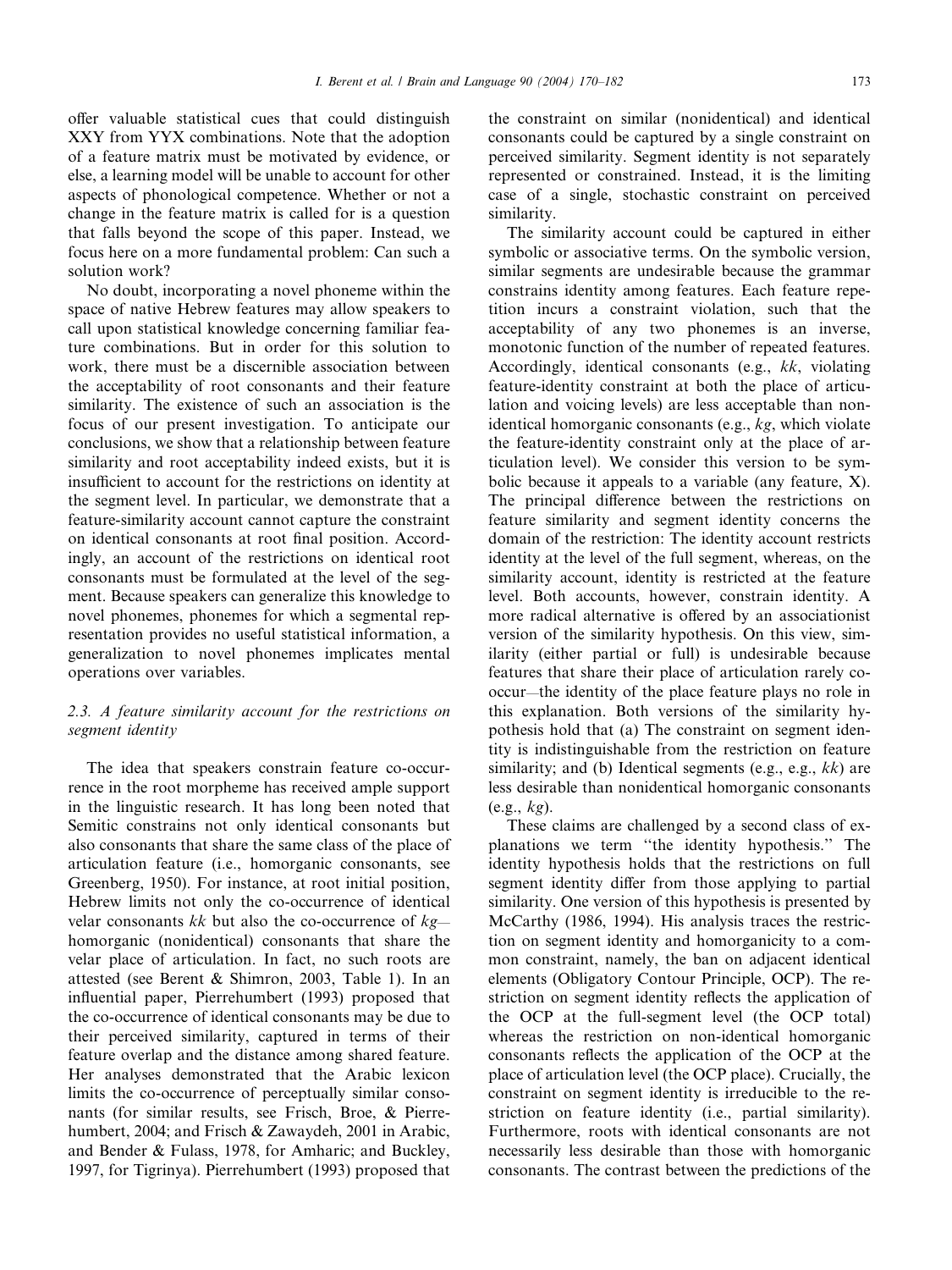

Fig. 1. OCP violations by homorganic vs. identical c2c3 consonants for the novel roots skk and sgk. Identical consonants in the root skk incur no OCP violations, whereas the homorganic consonants in  $sgk$  violate the OCP place (violations are marked by asterisks).

identity and similarity hypotheses is clearly evident at root final position.<sup>2</sup>

Compare the novel roots skk and sgk, for instance (see Fig. 1). McCarthy (1986) proposed that triliteral roots with final identity (e.g., the root skk in the verb sakak) are stored in the lexicon as a biconsonantal representation (e.g., sk). Identity emerges during word formation. To form a word from the underling representation sk, it must be attached to the three consonantal slots in the word pattern in a left to right order. The third, empty, slot is next filled by spreading the second consonant,  $k$ , to the final position. Because forms such as sakak are generated by spreading a single consonant (i.e., they are not represented by adjacent identical segments), they do not violate the OCP. In contrast, forms such as sagak cannot be formed by spreading (since elements on the feature tier cannot branch, McCarthy, 1994). Accordingly, the homorganic root sgk must be represented by means of two adjacent elements on the place of articulation tier, thereby violating the OCP. Thus, root final homorganicity violates the OCP, whereas root final identity does not. Consequently, the identity hypothesis predicts that root final identity should be *more* desirable than root final homorganicity.

The findings of our earlier research, conducted using an off-line rating procedure support this prediction (Berent & Shimron, 2003). The following experiments further test the identity hypothesis using on-line lexical decision experiments. Experiment 1 examines unaffixed nouns whereas Experiments 2–3 examine verbs. The conclusion that the constraint on segment identity is inexplicable at the feature level would carry multiple implications. First, this conclusion is directly relevant for understanding the constraint on segment identity—a question that is central to phonological theory. Second, this outcome illuminates the role of operations over variables in accounts of linguistic productivity. Recall that the symbolic accounts of language predict that speakers can generalize grammatical constraints irrespective of the statistical properties of the lexicon. The observation of a restriction on segment identity despite controlling for the statistical co-occurrence of segments and features would suggest that this constraint is inexplicable by statistical properties captured at the segment level. Finding that the constraint on segment identity is inexplicable by feature similarity would further speak against statistical explanations couched at the feature level. Such results would offer strong support for linguistic accounts that incorporate a symbolic grammatical component that is autonomous from the lexicon.

#### 3. Experiment 1

Experiment 1 compares the acceptability of nouns whose roots manifest either homorganic or identical consonants using a lexical decision task (see Table 1). Half of the materials presented in the experiment were existing nouns, whose roots manifest root final identity or no identity. Our primary interest concerns the

<sup>&</sup>lt;sup>2</sup> At root initial positions, the predictions of the similarity and identity hypotheses are indistinguishable. For instance, compare the novel verbs kakas vs. kagas. Both forms include adjacent identical instances of the velar feature, hence, they each violate the OCP at the level of place of articulation. The full identity in kakas potentially incurs an additional violation at the level of the full segment (the root node). Thus, the identity hypothesis predicts that the full identity in kakas should clearly be ill formed, and potentially, less acceptable than the homorganicity in kagas. These predictions agree with those made by the similarity hypothesis. If feature similarity is unacceptable (either due identity of the place feature or its rare co-occurrence), then kagas and kakas should be both unacceptable. If acceptability is specifically a monotonic function of feature similarity (as predicted by the symbolic similarity account), then the full similarity in *kakas* should, in fact, be less acceptable than the partial similarity in kagas. Thus, the similarity and identity hypotheses converge to predict that full similarity (identity) and partial similarity should both be unacceptable root initially, and that identity is no more acceptable than similarity. Accordingly, the comparison of homorganicity vs. identity at root initial position cannot adjudicate between the two accounts.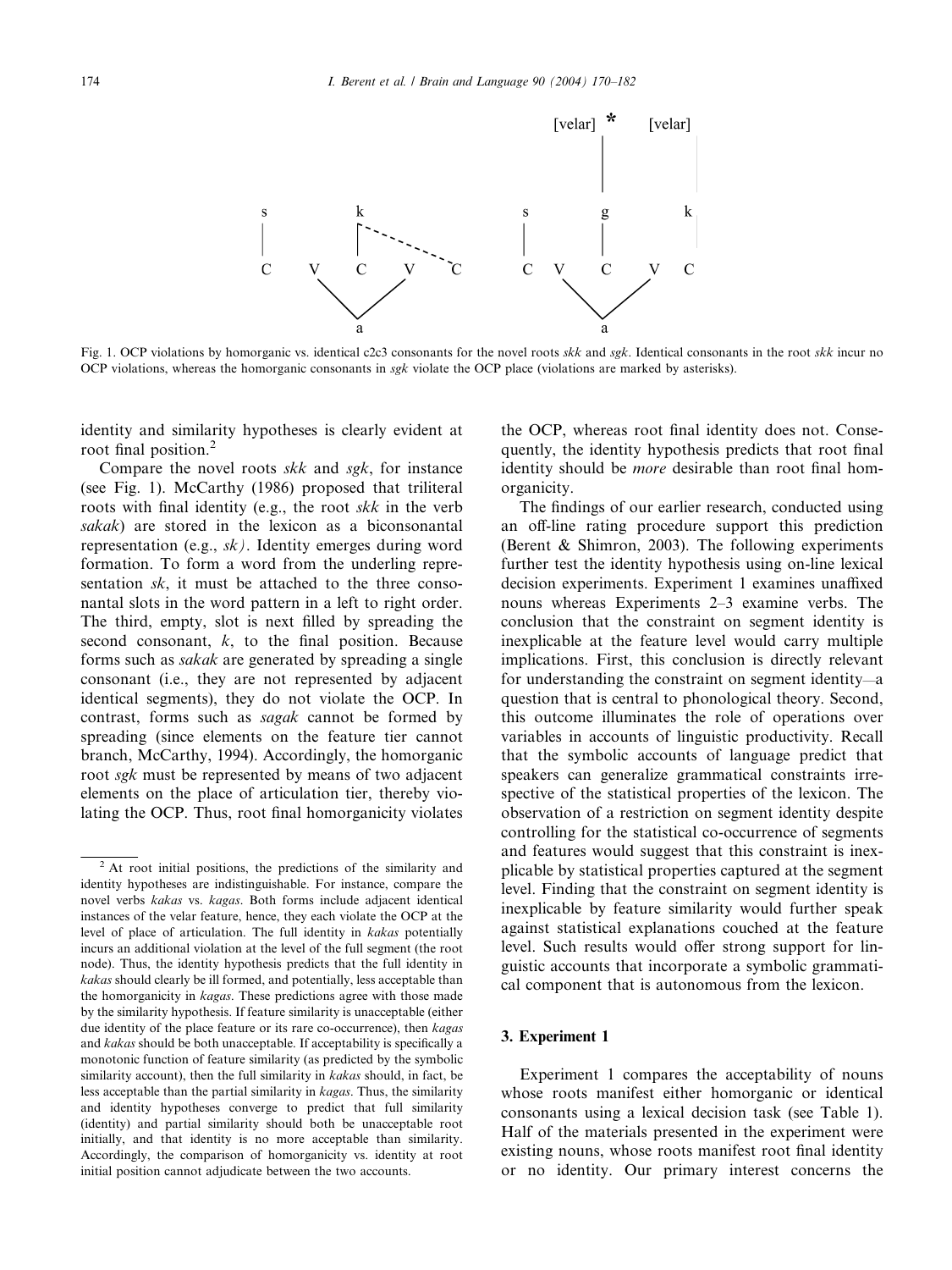Table 1 An illustration of the materials used in Experiment 1

|               | Nonwords | Words               |
|---------------|----------|---------------------|
| Homorganicity | SiGuK    | $-$                 |
| Identity      | $R$ iGuG | $KiDuD$ (coding)    |
| Control       | GiDuN    | KiShuT (decoration) |

nonwords foils. These were novel nouns, constructed by inserting novel roots (i.e., a combination of three consonants that does not occur in any Hebrew root) in existing nominal word patterns. We expect the acceptability of the foils to impair their rejection (i.e., their classification as nonwords). Of interest is whether acceptability is sensitive to root structure. To address this question, we compared responses to three root types, arranged in matched trios. One member of the trio had identical consonants at the root's final position (e.g., rgg), another member had nonidentical homorganic consonants at the root's final position (e.g.,  $sgk$ ), and the control had no homorganic consonants (e.g., *gdn*). Members of all three root types were matched for their summed position bigram frequency as well as for the place of articulation of the identical/homorganic bigram (e.g., rgg and sgk both include velar consonants at C2C3 position). As a group, homorganic and identity members did not differ reliably on the co-occurrence of the place of articulation feature.<sup>3</sup> The co-occurrence of the place feature in roots with homorganic and identical consonants was lower than in the controls.

All accounts predict that roots with homorganic consonants should be less acceptable than controls (due to either OCP place violation, similarity or lesser frequency). The predictions of the similarity and identity accounts diverge with respect to roots with homorganicity vs. identity. The similarity account (on either its associationist or symbolic versions) predicts that roots with identical consonants should be no more acceptable than roots with homorganic consonants. Specifically, in view of the indistinguishable statistical properties of roots with homorganic and identical consonants, an associationist similarity account would predict no difference in responding to these types, whereas a symbolic similarity account (attributing acceptability to feature overlap) would predict that full identity is less acceptable than homorganicity. The prediction of the identity hypothesis (specifically, McCarthy's, 1986 proposal) is reversed: Because nonword foils whose roots manifest identity do not violate the OCP, they should be more acceptable (more difficult to reject) than foils with

homorganic consonants (which do violate the OCP). A final prediction of this account concerns the comparison of the nonword foils with identity to the controls. Recall that on McCarthy's account, root final identity is formed by a grammatical operation that spreads a single consonant over two slots. Because such novel roots bear the signature of the grammar, they may be viewed as more wordlike, hence they should be more difficult to reject than frequency-matched controls.<sup>4</sup>

#### 3.1. Method

#### 3.1.1. Participants

Twenty-four University of Haifa students took part in the experiment. In this and all subsequent experiments, participants were native Hebrew speakers with normal or corrected vision. Participants in all experiments were paid \$5 for their participation.

## 3.1.2. Materials

The materials consisted of 90 words and 90 nonwords. The words consisted of familiar Hebrew nouns. Half had identical consonants at the end of the root whereas the other half did not have identical consonants. The nouns were generated from three nominal word pattern (Pi $\gamma$ ul, Pa il, Po el, and Pa ol). The nonword foils were generated by inserting novel roots in the nominal word pattern Pi PuL. The foil roots were arranged in trios. One member of the trio exhibited root final homorganicity, the other member exhibited root final identity, and the third, control member consisted of three nonhomorganic radicals. Homorganic consonants were sampled from one of four natural classes defined after McCarthy (1994): coronal obstruent stops (t, d; a total of four roots), coronal obstruent fricatives (s, f, c; a total of seven trios); labials (b, m, p; a total of six trios); velar stops (g, k; a total eight trios); gutturals  $(x, h, ?, ?, a$  total of two trios); and coronal sonorants  $(n, l, r; a total of three trio).$ <sup>5</sup> The

 $3$  Following the definition of homorganicity in McCarthy (1994), our calculations of co-occurrence at the place of articulation level distinguished between three sub-types of coronals (coronal obstruent fricatives, coronal stops and coronal sonorants). The remaining place features were labials, velars and gutturals (for further information, see Section 3.1).

<sup>&</sup>lt;sup>4</sup> In principle, the same prediction could apply to our words with identical vs. nonidentical root consonants. But because we were unable to match these words on their meaning and token frequency, their comparison is not straightforward, and will not be discussed further. <sup>5</sup> Because of the historical changes in the Hebrew phonemic system,

the classification of several phonemes for place of articulation is uncertain. For instance, most Hebrew speakers no longer distinguish between the gutturals  $\int \int$  and  $\int \int$ , a distinction that existed in Biblical Hebrew and was preserved in the orthographic transcription. Likewise, the phoneme /r/, historically a coronal sonorant, is currently pronounced as the uvular fricative  $\mathcal{H}$  by most speakers (for discussion, see Berent & Shimron, 2003, Footnote 2). In view of these questions, our test of homorganicity effects avoided consonant sequences whose identity or place of articulation are uncertain. For instance, our homorganic roots did not include combinations of the phonemes  $\sqrt{\gamma}$ and  $\frac{1}{2}$ . Likewise, we excluded homorganicity with the phoneme /r/. In contrast, the calculation of feature co-occurrence in our data base respected those historical distinctions, as these appear to have shaped the co-occurrence of consonants in existing roots, and they are also manifested in the orthography.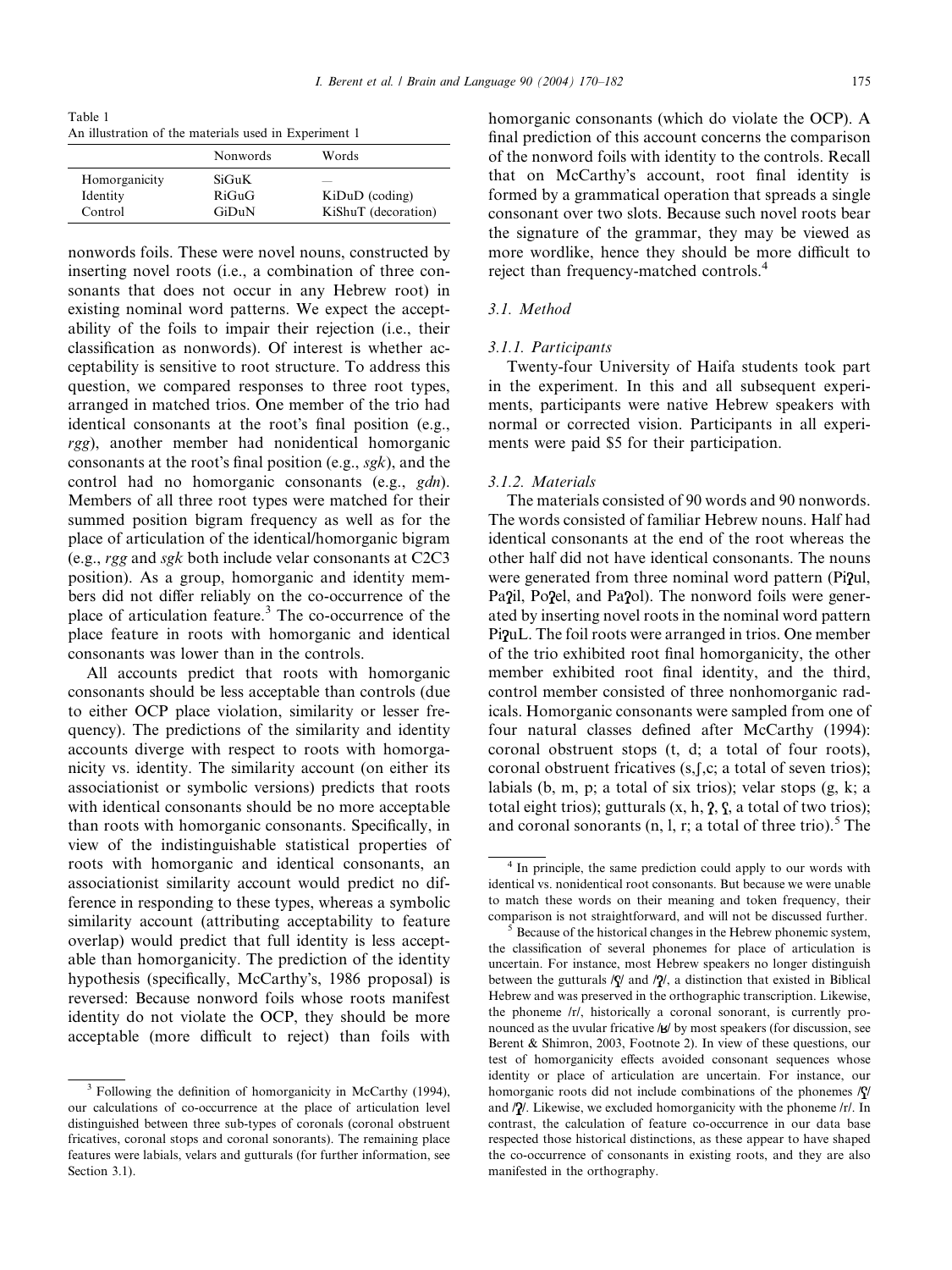homorganic and identical trio members were matched on the place of articulation of homorganic consonant pairs. All trio members were matched on their summed positional bigram frequency. This measure was computed from a database including 1449 productive triconsonantal roots listed in the Even-Shoshan (1993) dictionary. We consider a root productive if it appears in at least one verbal form.The database lists the orthographic transcription of those roots. We determined the summed positional bigram frequency of each root by counting the number of root types that share this bigram in the database. The summed bigram frequency includes the counts for the C1C2 bigram, the final C2C3 bigram and the C1C3 bigram. The summed positional bigram frequency of the roots with homorganic, identical and nonhomorganic controls was 10.73, 10.93, and 10.70. These three means did not differ significantly  $(F(2, 58) < 1, \text{ MSE} = .225)$ , nor did any of the pairwise comparisons approach significance (all  $F$ 's $<$ 1.2). We also calculated the statistical co-occurrence of the place of articulation in our materials by counting the number of roots in the database that exhibit that combination at the same root position. The co-occurrence of the place feature was examined in reference the five classes of homorganic consonants described above: labials, velar stops, gutturals, and the three sub-types of coronals (coronal obstruent stops, coronal obstruent fricatives, and coronal sonorants). $6$  The summed frequency of the place of articulation feature was computed by adding the counts across C1C2, C2C3, and C1C3 positions. For instance, the place- feature frequency of  $sgk$  (a coronal fricative followed by two velars) was calculated by summing the number of roots that manifest a combination of a coronal fricative and a velar at the C1C2 position (42 roots), the number of roots with two velars at C2C3 positions (17 roots) and the number of roots with coronal fricative and a velar at C1C3 positions (48 roots). The summed frequency of the place of articulation feature in our materials was 108.87, 97.57, and 123.77, for homorganic, identical and control roots, respectively. Homorganic and identity roots did not differ reliably on their feature frequency  $(t(58) = 1.79, p < .08)$ , and they were each less frequent than the control roots (for homorganic roots:  $t(58) = 2.34$ ,  $p < .03$ , for identity roots:  $t(58) = 4.15$ ,  $p < .0002$ ).

To familiarize participants with the experimental task, they were first presented with a practice session. The practice included 10 word and 10 nonword trials. None of these materials was included in the experimental session.

#### 3.1.3. Procedure

Each trial began with a fixation point, followed by a letter string presented at the center of the computer screen. Participants were asked to determine whether the letter string corresponds to a familiar Hebrew word and indicate their responses by pressing either the 1 or 2 keys (for word vs. nonword responses, respectively). Inaccurate and slow responses (RT>1500 ms) triggered a computerized warning message. Participants were tested individually.

# 3.2. Results and discussion

To eliminate the effect of outliers, we excluded from the response latency analyses all correct responses that fell 2.5SD above or below the mean. This practice resulted in the exclusion of 3.2% of the total correct responses.

### 3.2.1. Word responses

The analyses on target words did not reveal a reliable effect of root structure  $(F_s(1, 23) = 5.98, \text{ MSE} = 296,$  $p < .03$ ;  $F<sub>i</sub>(1,44) = 2.10$ , MSE = 4289,  $p < .16$ ;  $F<sub>s</sub>(1,23) =$ 1.27, MSE = .001,  $p < 0.28$ , n.s.;  $F_i(1, 44) < 1$ , MSE = .014; for latency and accuracy, respectively). Responses to roots with final identity ( $M = 690$  ms) did not differ reliably from roots with no identity  $(M = 702 \text{ ms})$ . Likewise, response accuracy to roots with final identity  $(M = 94\%)$  did not reliably differ from those with no identity (93%).

#### 3.2.2. Nonword responses

The effect of root structure on nonword foils was reliable in both response latency  $(F_s(2, 46) = 29.94,$  $MSE = 915$ ,  $p < .0002$ ;  $F<sub>i</sub>(2, 58) = 12.25$ ,  $MSE = 3028$ ,  $p < .0002$ ) and accuracy ( $F_s(2, 46) = 19.75$ , MSE = .0024  $p < .0002$ ;  $F<sub>i</sub>(2, 58) = 8.90$ ,  $MSE = .0065$ ,  $p < .0005$ ). This effect was further evaluated by means of planned comparisons. The effect of homorganicity was modest (see Fig. 2): Roots with homorganic consonants did not differ reliably from controls in response latency  $(t_s(46) = 1.01, p < .28, n.s.; t_i(58) < 1),$  and only marginally so in response accuracy  $(t_s/46) = 2.43$ ,  $p < .02$ ;  $t_i(58) = 1.55$ ,  $p < .13$ ). The slight facilitation in the rejection of homorganic foils suggests that similarity is somewhat undesirable. Of primary intersect is whether feature similarity is sufficient to explain the acceptability of full segment identity. If root acceptability is determined by either the degree of feature similarity or the frequency of similar features, then full identity should be no more acceptable than partial similarity.

The difference between homorganic and identical roots was highly significant. Contrary to the similarity account, however, roots with identical consonants resulted in significantly slower response latency  $(t_s/46)$  = 7.18,  $p < .0001$ ;  $t_i(58) = 4.45$ ,  $p < .0001$ ) and more

 $6$  In view of the irregularity in the occurrence of the radicals /v/, /h/, and /y/ in Hebrew, these consonants were excluded from the feature frequency count. In all counts, the affricate /c/ was treated as a fricative.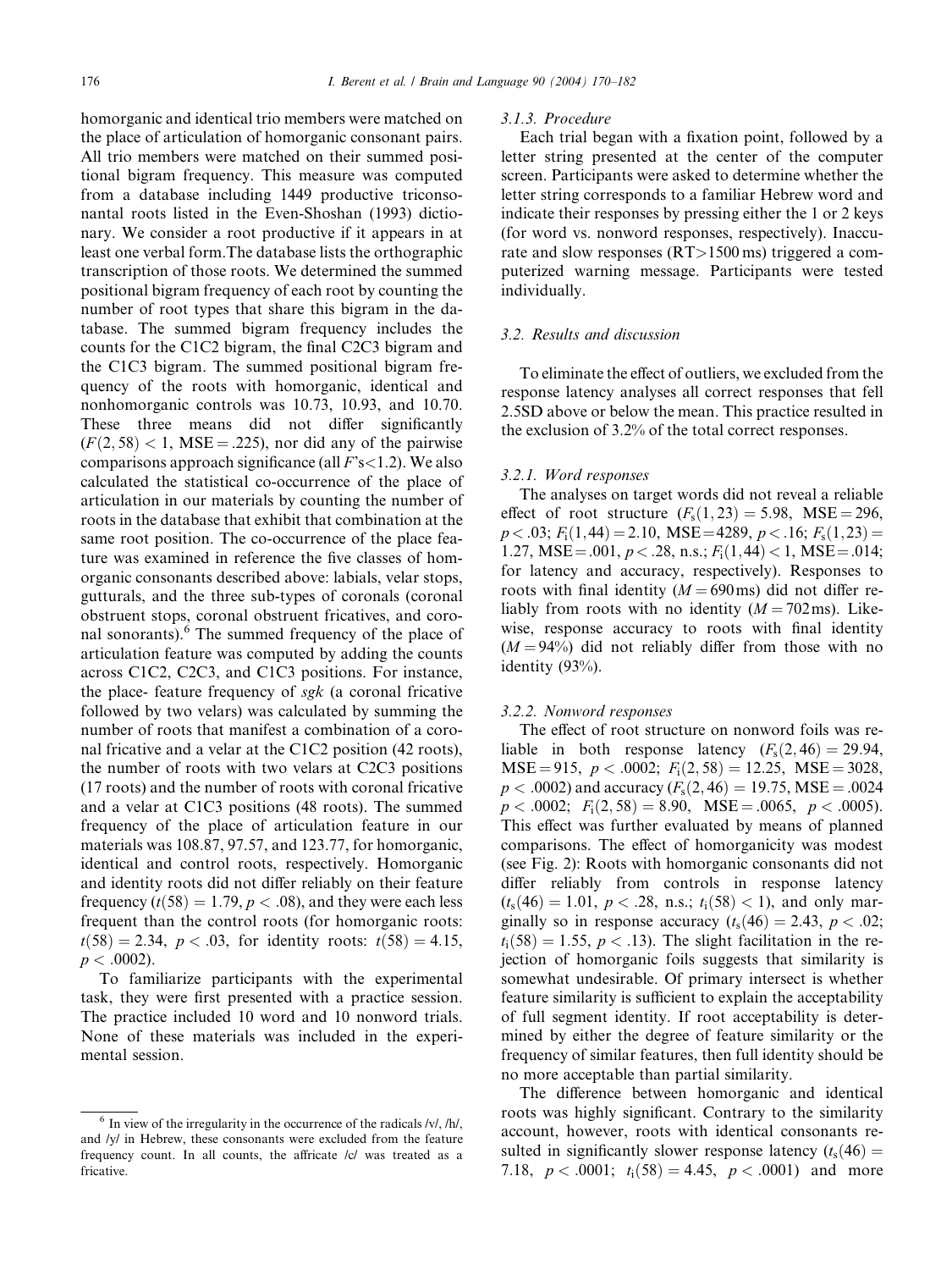

Fig. 2. Response latency (ms) and errors to the nominal foils presented in Experiment 1 as a function of root type.

errors ( $t_s$ (46) = 6.23, p < .0001;  $t_i$ (58) = 4.17, p < .0001) relative to homorganic consonants. In fact, roots with identical consonants yielded slower response latency  $(t_s/46) = 6.08, p < .0001; t_i(58) = 4.10, p < .0001$  and an increase in errors $(t_s(46) = 3.80, p < .0005; t_i(58) =$ 2.62,  $p < .02$ ) even when compared to dissimilar controls. The greater acceptability of roots with full similarity (identity) over either partial similarity (homorganicity) or no similarity (controls) is inconsistent with the symbolic similarity account. These results are also inexplicable by an associative similarity explanation: Roots with identical consonants were considered more wordlike than dissimilar controls or homorganic roots despite lower feature frequency (the difference was significant compared to controls, and marginally so compared to homorganic roots). However, these findings readily fit the identity hypothesis. Because the restrictions on identity differ from those on homorganicity, and because unlike homorganicity, identity does not violate the OCP, identity is more acceptable than homorganicity. Speakers' representation of full identity as the outcome of a grammatical operation further results in its perception as more wordlike, hence, more difficult to reject than controls (replicating the earlier results of Berent et al., 2001b).

# 4. Experiment 2

The findings of Experiment 1 suggest that the acceptability of nouns with identical consonants is inexplicable by the degree of feature similarity or the frequency of shared features. Although these results indicate that speakers specifically constrain full-segment identity, they cannot ascertain the domain in which

| Table 2                                               |  |  |  |
|-------------------------------------------------------|--|--|--|
| An illustration of the materials used in Experiment 2 |  |  |  |

|                                      | Nonwords                         | Words                                          |
|--------------------------------------|----------------------------------|------------------------------------------------|
| Homorganicity<br>Identity<br>Control | SiGaKtem<br>RiGaGtem<br>GiDaNtem | LiKaKtem (you leaked)<br>LiMaDtem (you taught) |

identity is constrained. Our previous discussion attributes the constraint on identity and homorganicity to the location of the consonants in the root. In Experiment 1, however, the location of identity in the root was fully confounded with its word position: Root final identity was invariably word final. It is thus impossible to determine whether the restriction applies to the location of the consonants in the word or the root. To dissociate root from word structure, in Experiment 2, the same roots are inserted in a verbal pattern that is affixed (see Table 2). Accordingly, root final identity/ homorganicity is now word internal. If the acceptability of identical/homorganic consonants in Experiment 1 is due to their position in the word, then the findings should not generalize when word position is altered. Conversely, if the restriction concerns root structure, then the findings should replicate despite the change in the position of the critical consonants and the grammatical class of the materials.

## 4.1. Method

#### 4.1.1. Participants

Twenty-three University of Haifa students took part in this experiment.

#### 4.1.2. Materials

The materials consisted of 90 existing verbs and 90 novel verbs. The novel verbs (the foils) were generated by inserting the same root-trios employed in Experiment 1 in the verbal pattern Pi?el. The target words consisted of verbs in the verbal patterns Pi?el and Pa?al. Half of the target words included identical consonants at the root's end, whereas in the other half, the roots' final consonants were nonidentical and dissimilar. All the materials used in the experiment were suffixed. Prior to the experimental session, participants were presented with 20 practice trials, including an equal number of words and nonwords. The procedure was the same as in Experiment 1.

# 4.2. Results and discussion

To protect from the effect of outliers, we excluded from the response latency analyses all responses falling 2.5SD above or below the grand mean. This resulted in the exclusion of 2.55% of the total correct observations.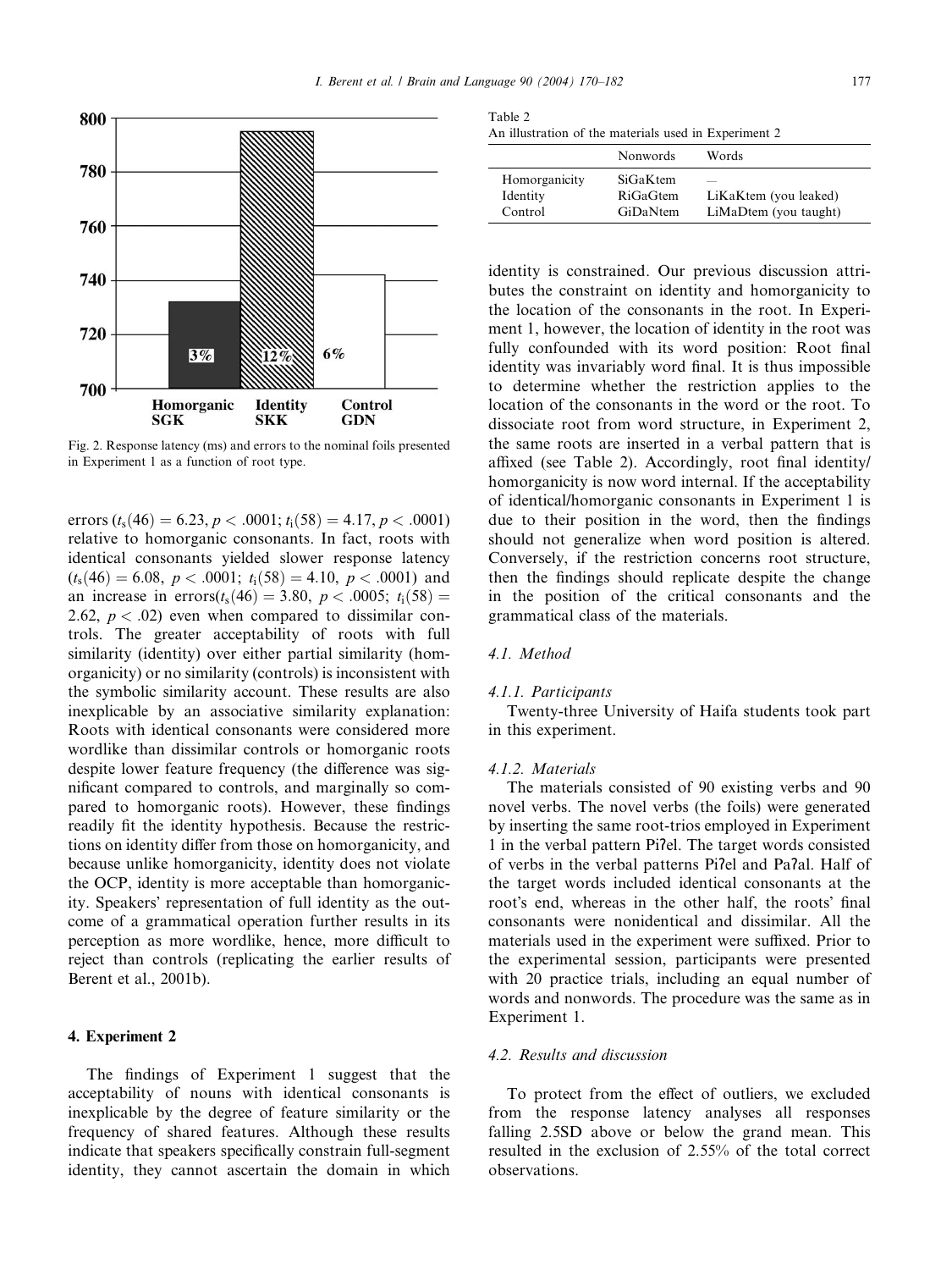#### 4.2.1. Word responses

The analyses on target words did not reveal a reliable effect of root structure. Responses to roots with final identity ( $M = 705$  ms) did not differ reliably from roots with no identity ( $M = 697$ ms;  $F_s(1,22) = 1.38$ , MSE = 610,  $p < .26$ , n.s.;  $F_1(1,44) < 1$ , MSE = 2417). Likewise, response accuracy to roots with final identity  $(M=93.13\%)$ did not reliably differ from those with no identity (90.91%;  $F<sub>s</sub>(1,22) = 3.64$ , MSE = .0016,  $p < .07$ ;  $F<sub>i</sub>(1,44) = 1.4$ ,  $MSE = .008, p < .25$ ).

#### 4.2.2. Nonword responses

A significant effect of root type was observed with nonword foils (for latency:  $F_s(2,44) = 18.67$ , MSE = 1133,  $p < .0002$ ;  $F_1(2, 58) = 13.88$ , MSE = 2160,  $p < .0002$ ; for accuracy:  $F_s(2,44) = 21.39$ , MSE = .0045,  $p < .0002$ ;  $F_1(2,58) = 19.51$ , MSE = .0063,  $p < .0002$ ). Planned comparisons indicated a reliable effect of homorganicity (see Fig. 3): Roots with homorganic consonants were rejected faster ( $t_s$ (44) = 3.89, p < .0004;  $t_i$ (58) = 2.92, p < .005) and more accurately  $(t_s(44) = 2.41, p < .03; t_i(58) = 2.35,$  $p < .03$ ) than controls. The facilitation in rejecting homorganic roots suggests that they are relatively ill formed a conclusion consistent with either the similarity or the identity account. The inspection of responses to roots with final identity allows us to distinguish among these explanations. Contrary to the predictions of the similarity account, roots with identical consonants (fully similar) were rejected slower  $(t_s(44) = 6.03, p < .0001; t_i(58) =$ 5.26,  $p < .0001$ ) and less accurately  $(t_s(44) = 6.47,$  $p < .0001$ ;  $t_i(58) = 6.19$ ,  $p < .0001$ ) than roots with homorganicity (partial similarity). This finding suggests that identity is more acceptable than homorganicity. In fact, identity impaired responses even relative to controls (for latency:  $t_s(44) = 2.14$ ,  $p < .04$ ;  $t_i(58) = 2.33$ ,  $p < .03$ ; for accuracy:  $t_s(44) = 4.06$ ,  $p < .0002$ ;  $t_i(58) = 3.83$ ,  $p < .0004$ ), suggesting that nonwords with identical consonants are perceived as more wordlike. These results suggest that the acceptability of identity is clearly not an inverse, monotonic function of similarity: Identity (full



Fig. 3. Response latency (ms) and errors to the verbal foils presented in Experiment 2 as a function of root type.

similarity) is more desirable than homorganicity (partial similarity) or controls. Likewise, the acceptability of identical consonants is inexplicable by the frequency of their place feature, as the co-occurrence of place of articulation in identical roots was lower than controls, and indistinguishable from the homorganic roots. These findings suggest that speakers represent identity and constraint its position in a manner that is inexplicable by feature similarity.

## 5. Experiment 3

The convergence between speakers' responses to roots with identical vs. homorganic consonants across different word positions and grammatical classes (in Experiments 1–2) suggests that they constrain full identity in the root, an abstract morpheme. To secure the generality of these findings with respect to the surface position of identical/homorganic consonants in the word, Experiment 3 seeks to extend the previous results to one additional verbal classes. In this class, the root is not only suffixed (as in Experiment 2) but is also prefixed (see Table 3). The replication of the previous results for this word pattern would provide converging evidence that the constraint appeals to the root. Sensitivity to root structure under these conditions would also demonstrate that speakers decompose the root from the word pattern and constrain the structure of the root morpheme.

# 5.1. Method

#### 5.1.1. Participants

Twenty-five students at Haifa University took part in this experiment.

# 5.1.2. Materials

The materials consisted of 90 words and 90 nonwords. The words were existing verbs in the verbal word pattern hitpa?el. Half of the words had roots with final identity and half did not have identity. The nonwords were generated by inserting the set of 30 novel root trios, used in Experiments 1–2 in the same verbal pattern. In all verbs, the roots was ''sandwiched'' between a prefix and a suffix. Prior to the experimental session, participants received 20 practice trials, including 10 words and 10 nonwords. The procedure was the same as in Experiments 1–3.

| ble 3      |                                                                                                                                                                                                                                |  |  |
|------------|--------------------------------------------------------------------------------------------------------------------------------------------------------------------------------------------------------------------------------|--|--|
| $\cdot$ 11 | and the contract of the contract of the contract of the contract of the contract of the contract of the contract of the contract of the contract of the contract of the contract of the contract of the contract of the contra |  |  |

Table 3

An illustration of the materials used in Experiment 3

|                                      | Nonwords                                  | Words                                                                      |
|--------------------------------------|-------------------------------------------|----------------------------------------------------------------------------|
| Homorganicity<br>Identity<br>Control | hiStaGaKtem<br>hitRaGaGtem<br>hitGaDaNtem | hitLaKaKnu (we<br>leaked ourselves)<br>hitLaMaDnu (we<br>taught ourselves) |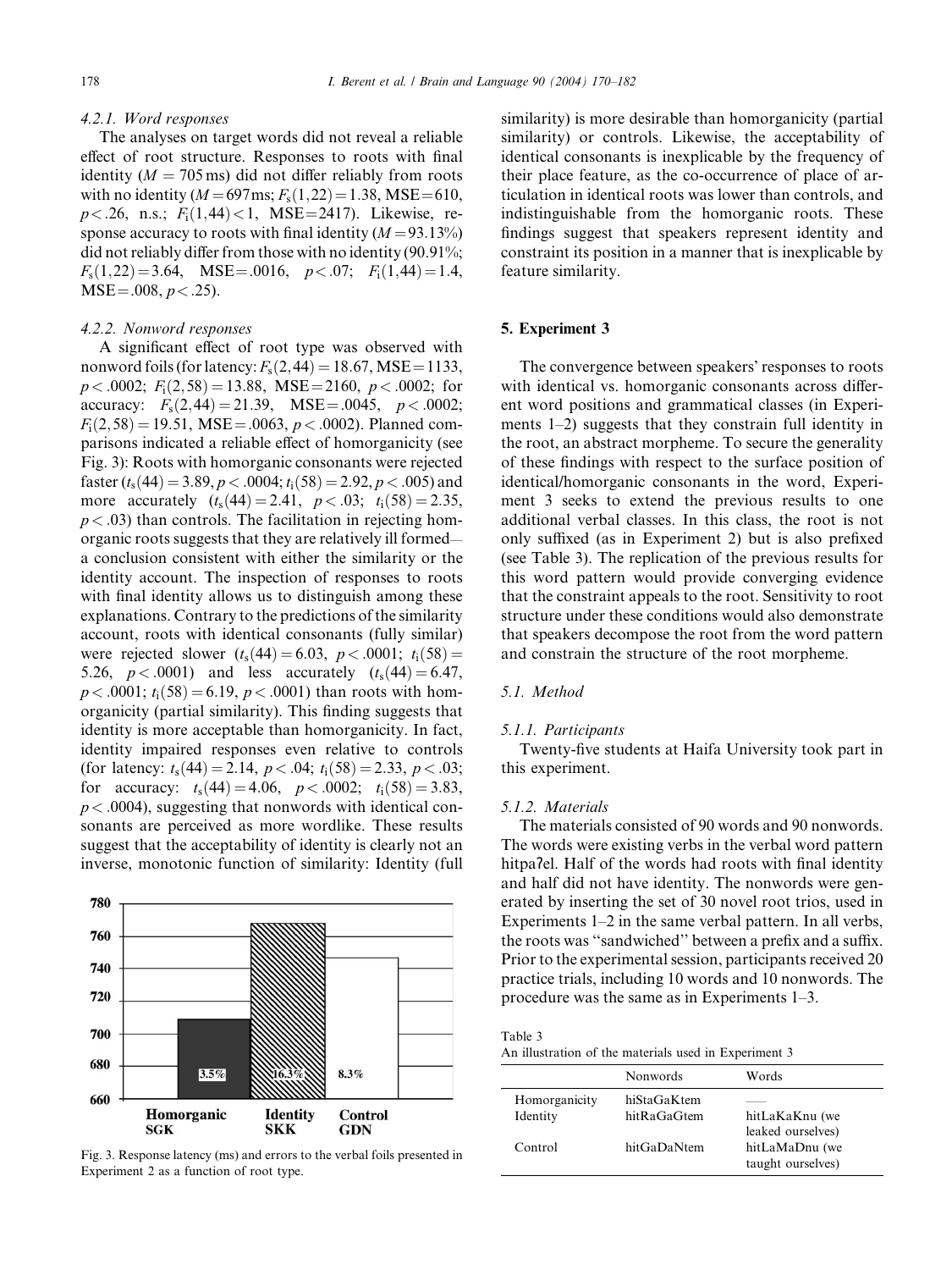#### I. Berent et al. *| Brain and Language 90 (2004) 170–182* 179

#### 5.2. Results and discussion

To protect from the effect of outliers, we excluded from the response latency analyses all responses falling 2.5SD above or below the grand mean. This resulted in the exclusion of 2.63% of the total correct observations.

#### 5.2.1. Word responses

The analyses on the responses to the target words did not yield a significant effect of root structure. Response latency to words with identical consonants ( $M = 822 \text{ ms}$ ) did not differ from words with no identity  $(M = 824 \text{ ms})$ ,  $F<sub>s</sub>(1, 24) < 1$ , MSE = 1080;  $F<sub>i</sub>(1, 44) < 1$ , MSE = 5837). Likewise, the slight advantage in response accuracy to words with identical consonants  $(M = 90.04\%)$  compared to those with no identical consonants  $(M =$ 87.92%) was not reliable  $(F_s(1, 24) = 2.74, \text{MSE} = .002,$  $p < .11$ , n.s.;  $F_i(1, 44) < 1$ , MSE = .0167).

#### 5.2.2. Nonword responses

As before, nonwords yielded a robust effect of root structure in both the latency  $(F_s(2, 48) = 13.89,$  $MSE = 2003$ ,  $p < .0002$ ;  $F<sub>i</sub>(2, 58) = 7.32$ ,  $MSE = 4565$ ,  $p < .002$ ) and accuracy  $(F_s(2, 48) = 10.96, \text{MSE} = .0038,$  $p < .0001$ ;  $F<sub>i</sub>(2, 58) = 3.83$ , MSE = .0126,  $p < .03$ ) analyses (see Fig. 4). Planned comparisons demonstrated a significant effect of homorganicity: Roots with homorganic consonants were rejected faster  $(t_s(48) = 4.73$ ,  $p < .0001$ ;  $t_i(58) = 2.83$ ,  $p < .007$ ) and more accurately  $(t_s(48) = 4.67, p < .0001; t_i(58) = 2.76, p < .008)$  than controls. Although homorganicity is undesirable, identity (full similarity) was more acceptable than homorganicity (partial similarity). Specifically, roots with identity resulted in a significant impairment in response latency  $(t_s(48) = 4.37, p < .0001; t_i(58) = 3.64, p < .0006)$ relative to homorganic roots. A similar trend emerged in response accuracy  $(t_s(48) = 2.67, p < .02; t_i(58) = 1.56,$  $p < .13$ , n.s.). Unlike previous experiments, however, the rejection of roots with identity did not reliably differ



Fig. 4. Response latency (ms) and errors to the verbal foils presented in Experiment 3 as a function of root type.

from controls (for latency:  $t_s(48) < 1$ ;  $t_i(58) < 1$ ; for accuracy:  $t_s(48) = 1.99$ ,  $p < .06$ ;  $t_i(58) = 1.19$ ,  $p < .24$ ). Perhaps the overall delay in response latency in Experiment 3 (due to the opaqueness of the word pattern) allowed for a fuller analysis of the foils, which counteracted the difficulties incurred by the grammatical appearance of novel roots with final identity. Nonetheless, speakers distinguished both partial similarity (homorganicity) and full similarity (identity) from controls. The greater difficulties in rejecting root final identity relative to homorganicity suggests that the constraint on identical root consonants is inexplicable by their similarity. The replication of this pattern across experiments, despite marked differences in surface word structure, demonstrates that the constraint on identical consonants concerns the structure of the root, an abstract morpheme, rather than the word.

#### 6. General discussion

Experiments 1–3 examined whether the acceptability of identical consonants in the root is explicable by their feature similarity. The identity hypothesis states that the constraint on segment identity is irreducible to feature similarity. Specifically, McCarthy's (1986) account predicts that, at root final position, homorganicity, which violates the OCP, should be less acceptable than full identity, which escapes OCP violations. Conversely, the similarity hypothesis attributes the restrictions on identical consonants to their similarity, captured in terms of the degree of feature overlap (a symbolic version of the similarity hypothesis) or the frequency of feature-cooccurrence (an associationist version of the similarity hypothesis). Both versions of the similarity account predict that identical and homorganic consonants should each be unacceptable, and that the unacceptability of identical consonants should be at least as low as homorganic consonants.

Our results demonstrate that roots with identical consonants were more difficult to reject than roots with homorganic consonants. This finding suggests that identity is more acceptable than homorganicity, a conclusion that stands in direct opposition to the view that the acceptability of identical consonants is a monotonic function of their feature overlap. These outcomes are also inexplicable by the statistical properties of the materials: Roots with identical and homorganic consonants were matched for the co-occurrence of consonants, and they did not reliably differ in terms of the co-occurrence of homorganic features. The replication of these findings for both nominal (Experiment 1) and verbal (Experiments 2–3) word patterns, despite marked variations in surface word structure, indicates that speakers specifically constrain the position of identical consonants in the root: Root final identity (full similarity)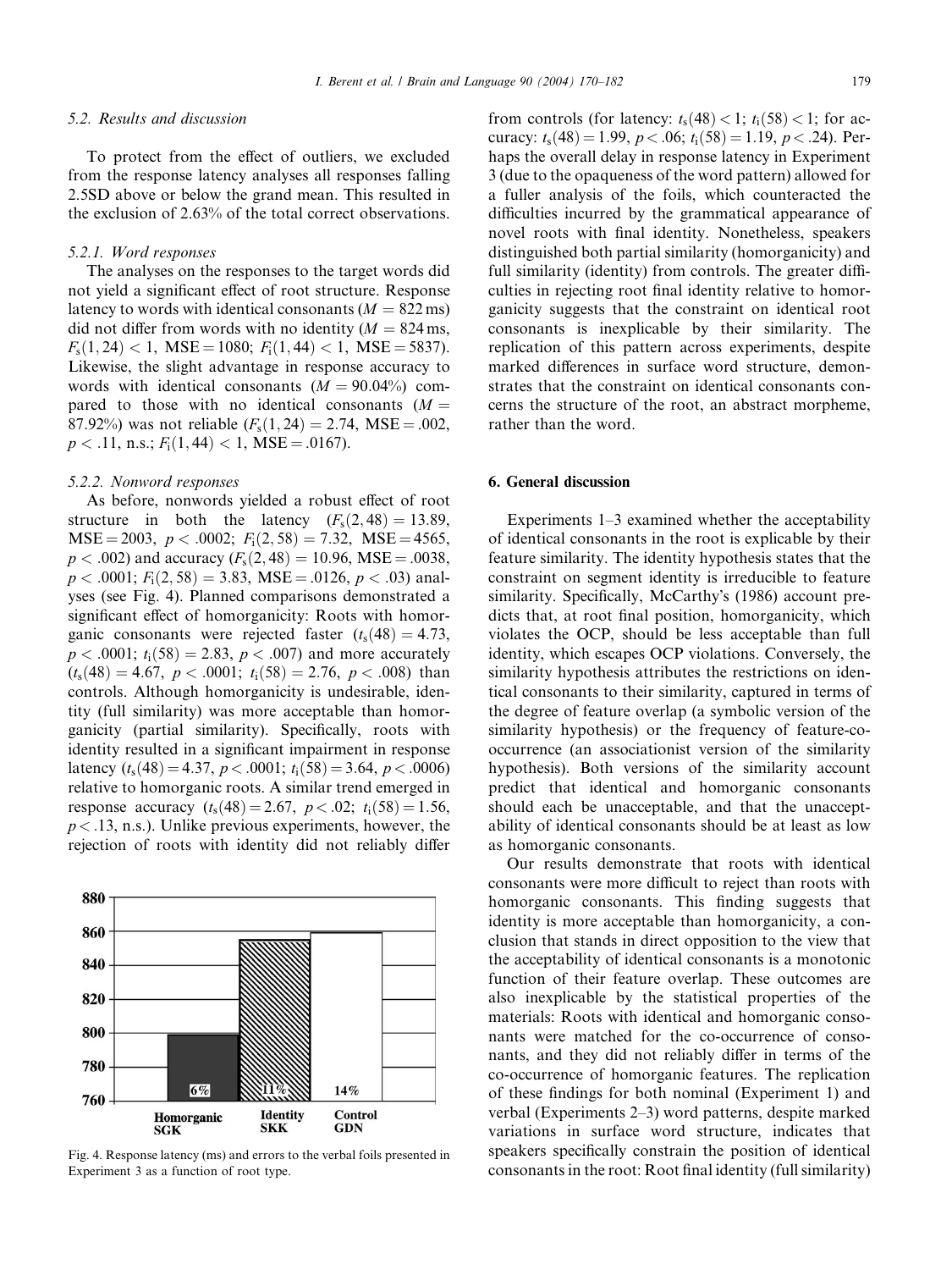is more acceptable than homorganicity (partial similarity), a conclusion that converges with off-line acceptability ratings (Berent & Shimron, 2003). In fact, not only was identity more acceptable than partial similarity—it was even more acceptable than controls. Replicating our previous results (Berent et al., 2001b), two of the three experiments demonstrated difficulties in rejecting roots with identical consonants relative to dissimilar controls. This finding is explained by the view of root final identity as the outcome of a grammatical operation (McCarthy, 1986). Because such roots bear the hallmark of the grammar, they are perceived as more wordlike, hence, they are more difficult to classify as foils.

Although our findings are incompatible with the similarity hypothesis as an account of the constraint on full segment identity, participants in our experiments were clearly sensitive to the perceived similarity among nonidentical segments. We do not question the adequacy of the perceived similarity account as an explanation for the acceptability of homorganic segments (Pierrehumbert, 1993). Indeed, Pierrehumbert (1993), Frisch et al. (2004) and Buckley (1997) mount compelling evidence favoring the stochastic similarity view over an inviolable constraint explanation for the acceptability of roots with partially similar consonants. Our critique strictly concerns the extension of this account to handle full segment identity.

Our results carry several implications. First, our findings suggest that Hebrew phonology constrains fullsegment identity irrespective of similarity, and that the restriction on identical consonants operates in a longdistance manner, across intervening vowels and affixes. This conclusion constrains the class of possible grammars of Semitic morphology (for current optimality theory accounts of the constraint on identity, see Bat-El, 2002; Gafos, 1998; Rose & Walker, 2001). This conclusion also has some implications for theories of reading. Readers' sensitivity to the phonological features of novel printed words demonstrates that they assemble phonological structure from print, and that their representation specify feature information, at least at the place of articulation level (for converging results in English, see Lukatela, Eaton, & Turvey, 2001).

Additional implications of our results concern the scope of phonological generalizations. A central goal of a theory of language is to account for linguistic generalizations. Associationist and symbolic accounts of cognition offer radically different accounts for linguistic generalizations. Associative approaches attribute phonological generalizations to the statistical properties of stored lexical instances. Conversely, symbolic approaches attribute linguistic productivity primarily to a grammar, a mechanism that operates over variables. The assumptions regarding the mechanisms underlying the computational of novel forms have direct bearing on the scope of linguistic generalizations. The hallmark

of a symbolic process is its ability to generalize across the board, irrespective of the statistical properties of specific test items or their similarity to training item. Whether or not speakers can generalize in such a fashion is a question that is crucial for understanding linguistic productivity.

Our current findings address this question. Replicating previous results (Berent et al., 2001b) , the findings from Experiments 1–3 demonstrate that speakers distinguish between roots with identical consonants and controls, matched for bigram frequency. Our current findings extend those earlier results by demonstrating that the restriction on identical consonants is inexplicable by the co-occurrence of the place of articulation feature. These findings suggest that the restriction on identical consonants generalizes irrespective of the statistical properties of phonemes or features in their lexicon, a conclusion that agrees with the predictions of the symbolic account.

A yet stronger evidence for the symbolic view could come from generalizations to novel phonemes–phonemes for which speakers lack relevant lexical statistical information altogether. Berent et al. (2002) demonstrated such generalizations. They showed that Hebrew speakers prefer XYY over XXY roots even when the identical consonants in question are foreign to the Hebrew inventory, and they never appear in either XYY or XXY forms. Berent et al. (2002) argued that their findings demonstrate the capacity to generalize phonological knowledge outside the phonological space of the language. A caveat in their argument is the possibility that the restriction on novel phonemes may be accommodated within the learners' feature space by tracking the co-occurrence of existing Hebrew features, especially place of articulation features. In order for this solution to work, however, the constraint on full segment identity must be explicable by the co-occurrence of the place feature. Our present findings speak against this possibility. The results demonstrate that the acceptability of fully identical consonants is inexplicable by the cooccurrence of the place feature or the degree of feature similarity. Thus, even if novel phonemes were accommodated within the feature space of Hebrew, it is doubtful that speakers could correctly learn the constraint on full segment identity from the co-occurrence of features. If the constraint on identical consonants must be represented at the segment level, then generalizations to novel phonemes must exceed the phonological space of the Hebrew language.

This conclusion brings us to the final, and, undoubtedly, most controversial implication of our findings: the link between the scope of linguistic generalizations and mental architecture. We pointed out that the ability to generalize outside the training space is the hallmark of symbolic architectures—such generalizations directly follow from the assumption that the mind operates over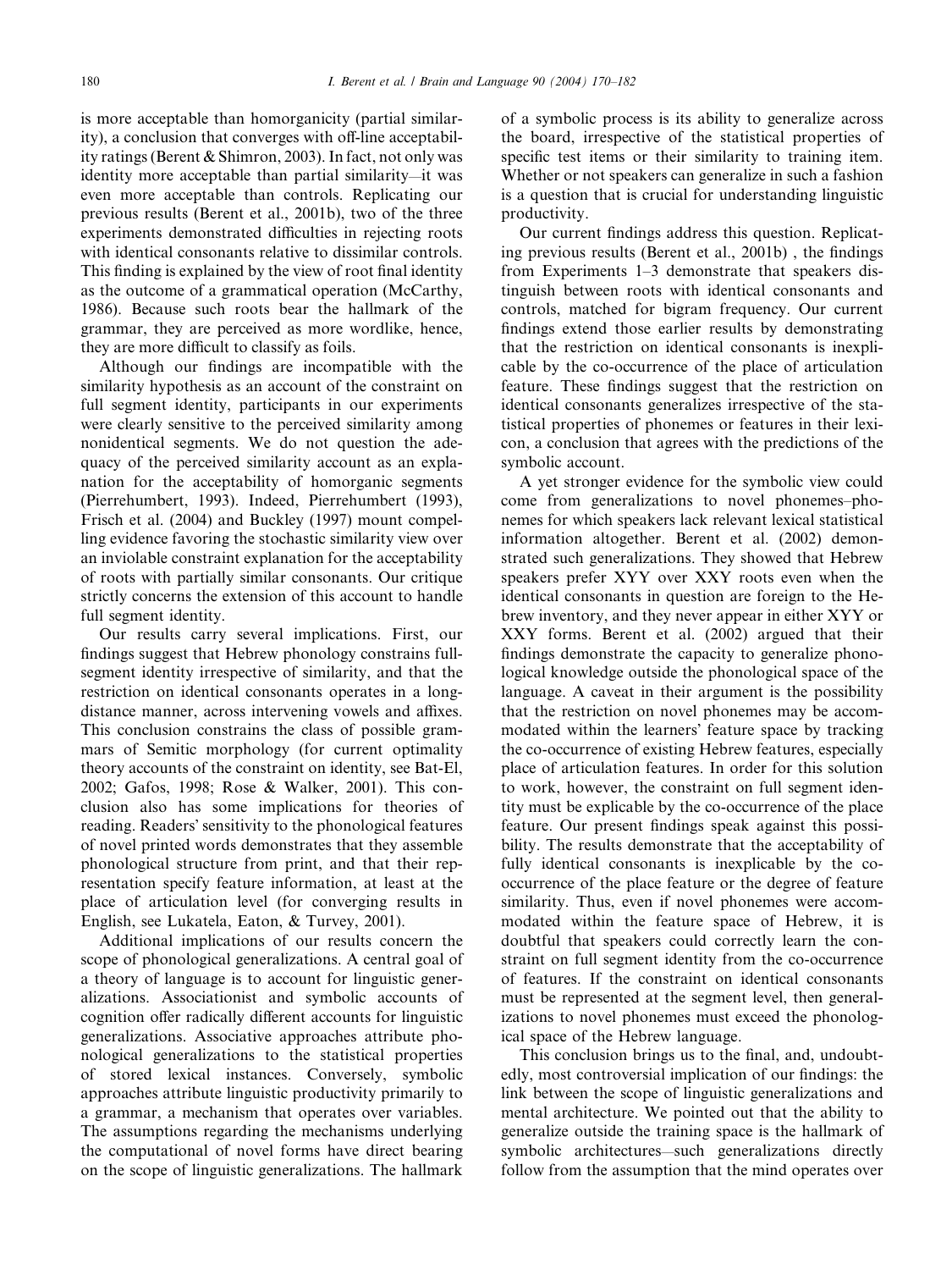variables, a capacity that is innately specified in symbolic architectures. Whether the scope of linguistic generalizations indeed requires innate operations over variables has been the subject of much debate. Marcus (2001) demonstrated that popular connectionist networks that lack the innate capacity to operate over variables fail to generalize outside the training space. Several connectionist simulations have claimed to learn such generalizations in the absence of innate operations over variables. In each of these cases, however, Marcus (1998, 2001) either unveiled some principled limitations in the ability of such networks to generalize (Altmann & Dienes, 1999; Christiansen & Curtin, 1999; Dominey & Ramus, 2000, Model A), or demonstrated the implementation of operations over variables (Dominey & Ramus, 2000, Model B; Negishi, 1999; Seidenberg & Elman, 1999; Shultz, 1999).

We feel that the question concerning the scope of linguistic generalizations is separate from the question regarding their learnability. The main contribution of our results is in demonstrating that speakers' ability to generalize beyond the space of Hebrew phonemes is unlikely to be captured by the statistical co-occurrence of existing features. Although the learnability of such generalizations is still debated, in our interpretation, the existing evidence suggests that the mechanism governing operations over variables must be innately distinguished from the associative system. This conclusion directly speaks to a fundamental tenet of generative accounts of language, namely, the autonomy of the grammar from the lexicon. Our present results suggest that some aspects of phonological competence (a component of the grammar) appeal to the relationship among variables. If mechanisms governing such generalizations must be innately distinct from an associative system, then the grammar must be autonomous from the associative lexicon.

Several limitations of our conclusions must be noted. First, the conclusion that an account of linguistic productivity requires a symbolic computational mechanism does not imply that such a mechanism is sufficient to handle all forms of linguistic productivity. There are numerous demonstrations that speakers, including young infants, are sensitive to the statistical properties of lexical instances and their constituents, including features (e.g., Godrick, 2002), segments (e.g., Dell, Reed, Adams, & Meyer, 2000; Jusczyk, Friederici, Wessels, Svenkerud, & Jusczyk, 1993; Saffran, Aslin, & Newport, 1996) and morphemes (e.g., De Jong, Schreuder, & Baayen, 2000). Such observations indicate that the lexicon is an associative system, allowing for limited generalization by analogizing novel forms to existing instances (Pinker, 1999). Our results suggest that the associative lexicon is complemented by a second productive mechanism that generalizes by operating on variables (Marcus & Berent, 2003; Pinker, 1999). A second limitation of our conclusions concerns the ubiquity of symbolic generalizations. Our current findings can only assess the role of a symbolic mechanism in a single aspect of phonological competence. Our conclusions from phonology nevertheless converge with previous research demonstrating that various aspects of syntactic (e.g., Bornkessel, Schlesewsky, & Friederici, 2002), semantic (e.g., Lidz, Gleitman, & Gleitman, 2003), and morphological (e.g., Gordon, 1985; Marcus, Brinkmann, Clahsen, Wiese, & Pinker, 1995) knowledge are inexplicable by the statistical structure of the lexicon. Finally, our findings do not fully specify the nature of this symbolic mechanism. On the generative hypothesis, the grammar is not only symbolic and autonomous from the lexicon but it is also modular: It is innately constrained by principles that are language and species specific (cf. Chomsky, 1980; Fodor, 1983, 2000). Our findings support the computational autonomy of the grammar from the lexicon. Whether the grammar is modular is a question that falls beyond the scope of our investigation.

#### References

- Altmann, G. T. M. (2002). Learning and development in neural networks—the importance of prior experience. Cognition, 85, B43– B50.
- Altmann, G. T. M., & Dienes, Z. (1999). Rule learning by sevenmonth-old infants and neural networks. Science, 284, 977.
- Bat-El, O. (2002). Hebrew reduplication: The interpretation of forms with identical consonants. Colloquium, Department of Linguistics, University of Southern California.
- Bender, M. L., & Fulass, H. (1978). Amharic verb morphology. A generative approach. East-Lansing, MI: African Studies Center Michigan State University.
- Berent, I., & Shimron, J. (1997). The representation of Hebrew words: Evidence from the obligatory contour principle. Cognition, 64, 39– 72.
- Berent, I., & Shimron, I. (2003). Co-occurrence restrictions on identical consonants in the Hebrew lexicon: Are they due to similarity? Journal of Linguistics, 39.1.
- Berent, I., Pinker, S., & Shimron, J. (1999). Default nominal inflection in Hebrew: Evidence for mental variables. Cognition, 72, 1–44.
- Berent, I., Everett, D., & Shimron, J. (2001a). Do phonological representations specify formal variables? Evidence from the obligatory contour principle. Cognitive Psychology, 42(1), 1–60.
- Berent, I., Shimron, J., & Vaknin, V. (2001b). Phonological constraints on reading: Evidence from the obligatory contour principle. Journal of Memory and Language, 44(4), 644–665.
- Berent, I., Marcus, G., Shimron, J., & Gafos, A. (2002). The scope of linguistic generalizations: Evidence from Hebrew word formation. Cognition, 83, 113–139.
- Berent, I. (2001). Can connectionist models of phonology assembly account for phonology. Psychonomic Bulletin and Review, 8(4), 661–676.
- Bornkessel, I., Schlesewsky, M., & Friederici, M. (2002). Grammar overrides frequency: Evidence from online processing of flexible word order. Cognition, 87, B21–B30.
- Buckley, E. (1997). Tigrinya root morphology and the OCP. U. Penn Working Papers in Linguistics, 43, 19–51.
- Chomsky, N. (1980). Rules and representations. Behavioral and Brain Sciences, 3, 1–61.
- Christiansen, M. H., & Curtin, A. (1999). The power of statistical learning: No need for algebraic rules. In M. Hahn & S. C. Stones